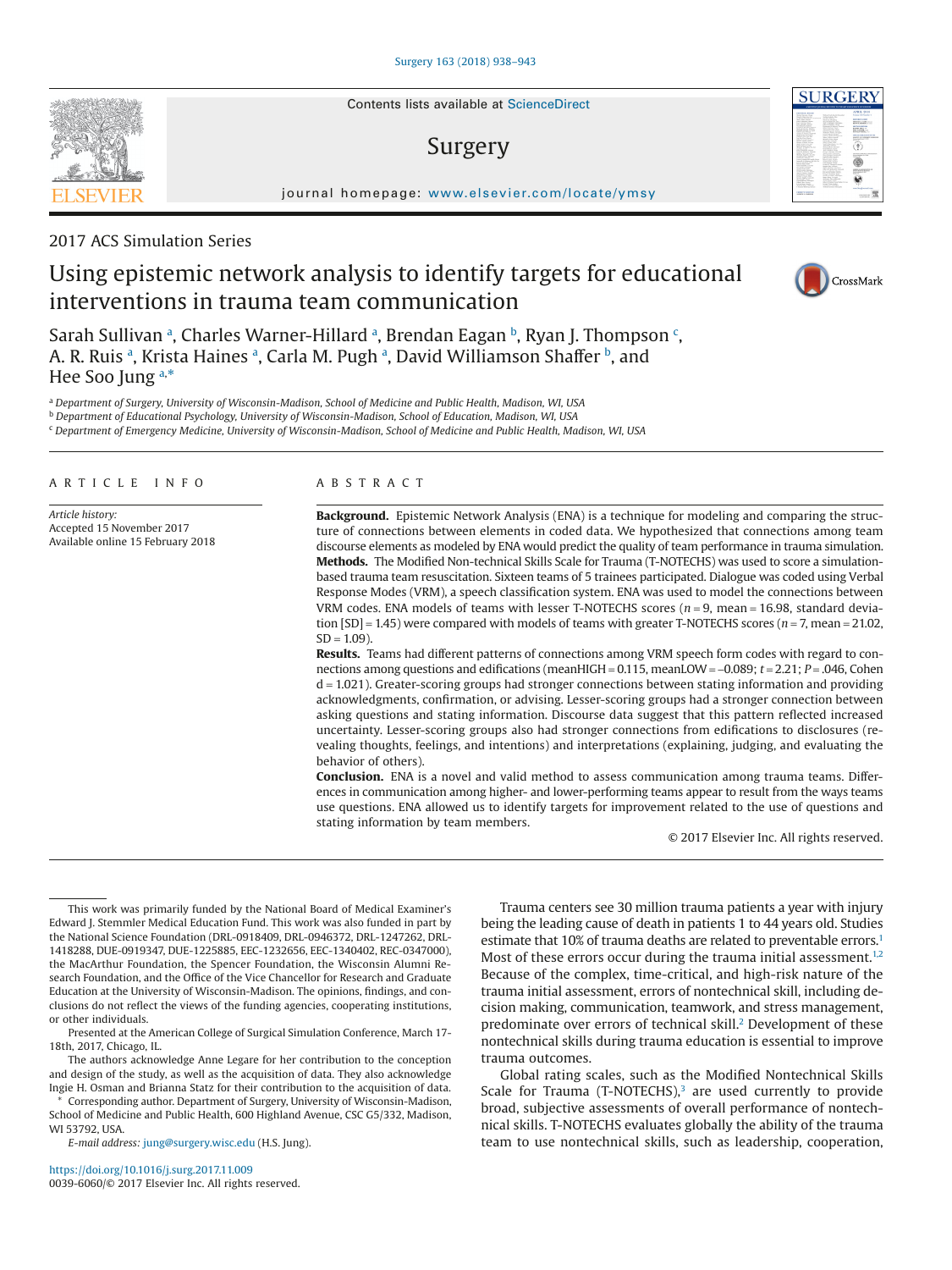<span id="page-1-0"></span>and decision making, to complete tasks necessary for patient care. Improved T-NOTECHS scores have been found to correlate with clinical performance in both actual and simulated trauma resuscitations<sup>4</sup>, however, there is no clear and objective way to identify the components of good or bad performance with these scales, which makes it challenging to use this approach alone to develop focused targets for improvement. Examples are often used to anchor scores, but these anchors are often too broad. For instance, asking a team to "clearly define a team leader" is not as simple as the team announcing a leader at the start because many different elements of team interaction affect leadership. A richer, quantifiable description of team performance is necessary to develop educational interventions for team trauma performance.

This gap can be addressed through the aspect of distributed cognition theory and speech acts theory. Distributed cognition theory suggests that cognition and knowledge are not confined to an individual but rather are distributed among individuals and tools in the environment.<sup>5</sup> The cognition of the team is, therefore reflected in their communication. One way of understanding team communication is by looking at the speech acts performed by group members. Speech acts theory evaluates the performative functions of utterances – the actions we perform by what we say. $6$ 

Verbal Response Modes (VRM) is a descriptive speech acts taxonomy that categorizes utterances based on the relationship created by what is said between the speaker and another who is the target of the speech act[.7](#page-5-6) There are 8 categories in the VRM taxonomy: disclosure, edification, advisement, confirmation, question, acknowledgement, interpretation, and reflection (Table 1). In addition, each utterance is coded twice: once for the form (literal meaning), and once for the intent (pragmatic meaning). For instance, "Would you do the math?" has a question form and advisement intent. Overall, VRM describes how the speaker can be related to the other within each utterance. These "microrelationships" can then be combined to depict the relationships between team members and link observable speech with general psychologic principles.

The connections between VRM codes can then be analyzed with Epistemic Network Analysis (ENA). ENA software was designed to describe and compare epistemic frames which are the connections between the different domain-specific skills and knowledge used by professionals in problem solving.<sup>8</sup> ENA identifies connections among elements of interest in segments of discourse data and models the weighted structure of these connections. ENA software can be used to create communication networks that similarly depict team communication as the connections between different communicative elements. We hypothesized that comparing communication networks of speech acts performed by trauma teams to other markers of team performance can help to describe how higherperforming teams communicate compared with lower-performing teams.

## **Table 1**

## **Methods**

#### *Participants and setting*

This study was determined to be exempt by the Institutional Review Board of the University of Wisconsin, but informed consent for the use of data was still obtained from participants. Sixteen teams of 5 participated in interdisciplinary trauma team training simulations. Each team consisted of a trauma chief resident, surgery resident, emergency medicine resident, and 2 emergency medicine nurses. All resident physicians were certified in Advanced Trauma Life Support (ATLS). In keeping with their usual roles, trauma chief residents were always the trauma team leader. The surgery resident and emergency medicine resident performed the primary survey, secondary survey, and adjuncts. The emergency medicine nurses alternated among their usual roles in the trauma initial assessment. There was 1 circulating nurse and 1 nurse scribe. Although some trauma trainees participated in more than 1 session throughout the year, they never repeated the same scenario.

The simulations were performed in a simulated trauma resuscitation room equipped with a high-fidelity manikin (Laerdal, SimMan 3G, Wappinger Falls, NY), advanced audiovisual streaming, capture and playback systems, and 1-way mirrors for direct observation. Each team was randomly assigned 1 of 8 standardized trauma scenarios randomly [\(Table 2\)](#page-2-0). Three faculty members (trauma surgery, emergency medicine, and emergency medicine nursing) participated in the educational elements of the program and facilitated the simulation scenario. The sessions were audioand video-recorded.

## *Data collection and coding*

After completion of each scenario, the T-NOTECHS scale was used to evaluate the overall simulation performance of the trainee team. The T-NOTECHS scale consists of 5 behavior domains that were identified by an expert panel of trauma practitioners based on scoring instruments for the existing teamwork and nontechnical skills: (1) Leadership, (2) Cooperation and Resource Management, (3) Communication and Interaction, (4) Assessment and Decision Making, and (5) Situation Awareness/Coping with Stress. Each domain is scored on a 5-point Likert scale. Each of the faculty facilitators scored the performances individually. The intraclass correlation among the 3 raters was 0.73. T-NOTECHS scores were averaged among the 3 raters for an overall score for each simulation performance. The mean overall T-NOTECHS score was 18.8. Based on the position of their T-NOTECHS scores to the mean overall T-NOTECHS score, the teams were divided into high- ( $n = 7$ , mean =  $21.02 \pm 1.09$ ) and lowperforming groups ( $n = 9$ , mean = 16.98  $\pm$  1.45). This was an acceptable division of groups for our analysis, because the average T-NOTECHS behavioral domain scores were approximately 3 for lower-performing teams and 4 for higher-performing teams. Using the scoring guidelines of the instrument, this incremental difference in performance represents teams missing some critical

| VRM code            | Form                                                                  | Intention                                                          |
|---------------------|-----------------------------------------------------------------------|--------------------------------------------------------------------|
| <b>Disclosure</b>   | I, we; first person, declarative                                      | Reveals thoughts, feelings, perceptions, intentions                |
| <b>Advisement</b>   | Second person with a verb of permission, imperative                   | Attempts to guide behavior, suggestions, commands                  |
| Edification         | He, she, it; third person, declarative                                | States objective information                                       |
| <b>Confirmation</b> | We; first person plural                                               | Agreement, disagreement, shared experience or belief               |
| <b>Question</b>     | Interrogative; ?                                                      | Requests information or guidance                                   |
| Interpretation      | You; second person, verb implies an attribute or ability of the other | Explains or labels the other, judgments or evaluations of behavior |
| <b>Reflection</b>   | Second person, verb implies internal experience                       | Repetition, restatements, puts other's experience into words       |
| Acknowledgment      | Terms of address or salutation                                        | Conveys receipt of communication                                   |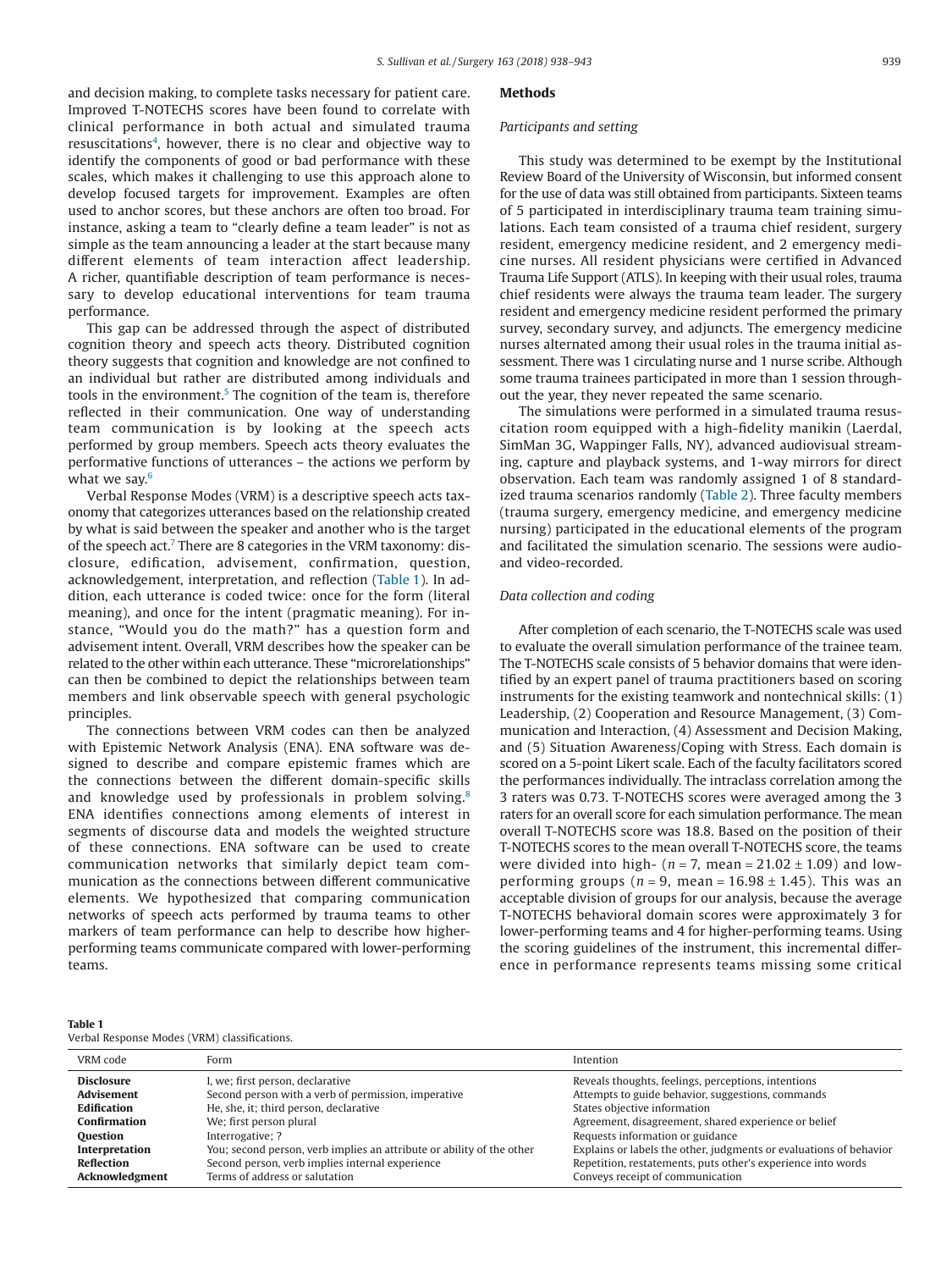#### <span id="page-2-0"></span>**Table 2** Standardized trauma scenarios.

| Scenario                                                                                                                                                        | Content                                                                                                                                                                                                                                                                                         |
|-----------------------------------------------------------------------------------------------------------------------------------------------------------------|-------------------------------------------------------------------------------------------------------------------------------------------------------------------------------------------------------------------------------------------------------------------------------------------------|
| Motor vehicle collision: Hypothermia, pelvic fracture, liver<br>laceration, hemopneumothorax                                                                    | A 38-year-old man who presents after a motor vehicle collision. Found in a snow bank several feet<br>away from a car struck into a light pole. Initially unresponsive, but now following commands.<br>Complaining of chest and abdominal pain. VS: HR 55, BP 90/50, RR 23, Spo <sub>2</sub> 91% |
| Motor vehicle collision: Pelvic fracture, splenic laceration,<br>right femur fracture                                                                           | 30-year-old woman who presents after a motor vehicle collision. Restrained driver of the vehicle,<br>which struck the highway median. Complaining of abdominal and right lower extremity pain. VS: HR<br>110, BP 145/70, RR 20, Spo <sub>2</sub> 94%                                            |
| Gunshot wounds: Left rib fractures with<br>hemopneumothorax, right leg vascular injury                                                                          | A 25-year-old man who presents after gunshot wounds to the left chest and right leg. Complaining of<br>left chest and right leg pain. VS: HR 115, BP 90/60, RR 25, Spo <sub>2</sub> 89%                                                                                                         |
| Fall: Cervical spine fracture with acute traumatic spinal<br>cord injury, traumatic brain injury                                                                | A 70-year-old woman who presents after a fall down stairs. Found by EMS not moving, Awake but<br>confused. VS: HR 50, BP 100/50, RR 26, Spo <sub>2</sub> 91%                                                                                                                                    |
| Fall: Basilar skull fracture, cerebral edema, aortic rupture,<br>left rib fractures, left femur fracture*                                                       | A 23-year-old man who presents after a fall from 35 feet from a scaffolding at work. Found<br>unconscious. Responding to painful stimuli only. Left thigh deformity and left chest wall bruising. VS:<br>HR 100, BP 95/60, RR 24, Spo <sub>2</sub> 94%                                          |
| Fall/electrical injury: Left rib fractures with<br>pneumothorax, electrical burn, cardiac dysrhythmia,<br>rhabdomyolysis, splenic laceration*                   | A 42-year-old man who presents after making contact with a high-tension electrical wire and falling<br>from the electrical pole. Complaining of shortness of breath, left chest and arm pain. VS: HR 120, BP<br>90/60, RR 26, Spo <sub>2</sub> 90%                                              |
| Motorcycle collision: Left rib fractures, left diaphragm<br>rupture, left kidney laceration, bilateral mandibular<br>fractures, right depressed skull fracture* | A 35-year-old woman who presents after a motorcycle collision. Ejected after she struck a stopped car.<br>Initially found unresponsive. Now responding to voice, but in respiratory distress. VS: HR 130, BP 80/<br>40, RR 40, Spo <sub>2</sub> 90%                                             |
| Fall: Right rib fractures and pneumothorax, intracranial<br>hemorrhage, right femur fracture*                                                                   | A 21-year-old man who presents after a fall from a third floor balcony. Initially alert but became<br>unresponsive shortly before arriving. Was complaining of right thigh pain and shortness of breath. VS:<br>HR 110, BP 100/60, RR 24, Spo <sub>2</sub> 89%                                  |

<span id="page-2-1"></span>*BP,* blood pressure; *HR,* heart rate; *RR,* respiratory rate; *VS,* vital signs.

Adapted from ATLS initial assessment scenarios.<sup>[23](#page-5-12)</sup>

behaviors versus teams demonstrating these behaviors consistently. Thus, the division of groups in this way captured clinically meaningful differences in performance.

Using both transcriptions and review of audio-video recordings, the discourse of each trauma team was coded with the VRM speech acts taxonomy. The 3 principles of classification used by the VRM taxonomy are understood by describing the source of experience and the viewpoint of an utterance. First, the utterance is classified by whether it concerns the experience of the speaker or another person. For example, in "I like math," the speaker is the source of experience, whereas in "Do you like math?" the other is the source of experience. Second, the utterance is classified by whether the speaker needs to make a presumption about the other's experience. When stating "Do you like math?" the speaker does not need to presume the thoughts, feelings, perceptions, or intentions of the other. The presumption about experience is, therefore the speaker. In contrast, by saying "Do math" the speaker imposes an experience (intent to perform math) on the other and has a presumption about the experience of the other. Finally, the utterance is classified by whether it is stated from the personal viewpoint of the speaker or a shared or common viewpoint. "I like math," "Do you like math?" and "Do math" are from the viewpoint of the speaker, whereas "You want to do math" is from the frame of reference of the other person. Using this taxonomy, discourse can be categorized into 1 of 8 categories of speech as described in [Table 1.](#page-1-0) Each utterance was coded twice: once for the form (literal meaning) and once for the intent (pragmatic meaning). Initially, 2 investigators coded 210 utterances individually to determine interrater reliability. Interrater reliability was established using Cohen κ, with  $\kappa$  = 0.70. The remainder of the discourse was coded by individual investigators.

#### *Data analysis*

Coded data were then analyzed with ENA software. The process of creating epistemic network models has been explained in detail elsewhere.<sup>9</sup> Co-occurrences of concepts in a given segment of discourse data are a good indicator of cognitive connections, particularly when the co-occurrences are frequent. To analyze these cooccurrences with ENA, a symmetric adjacency matrix is created that

represents this frequency of association within a selected segment of data, or stanza, with codes existing as columns and rows. Cooccurrence of codes is indicated with a binary classification. Codes that occur within the same stanza receive a 1, and elements that do not co-occur in the same stanza receive a 0. Because each stanza is represented as an adjacency matrix, these matrices can be summed, resulting in a symmetric cumulative adjacency matrix. These cumulative adjacency matrices are represented as discourse networks with each node in the network corresponding to a VRM code. The cumulative adjacency matrices are represented as vectors in a high-dimensional space. ENA performs a dimensional rotation using singular value decomposition to produce a lowerordered representation that captures the maximum variance in the data. The center position, or centroid, of the network graph is positioned in a low-dimensional space. This is done in a manner such that positions of nodes in the network representations can be used to interpret the dimensions, similarly to Principal Components Analysis[.10-15](#page-5-9) In this study, co-occurrences are indicative of the connections among speech acts that serve to distribute the thoughts and actions of the team. Therefore, ENA was used to model the data by creating adjacency matrices that quantified the co-occurrence of VRM codes in the teams' dialogue. This analysis was performed separately with both VRM form and intent categories.

The speech acts exhibited by individuals working within teams will often be in connection to things that their collaborators say and do. This was accounted for by using a sliding window analysis. $16,17$ Each turn of talk was analyzed in the context of a window that contained the preceding turns of talk. The size of this window has been identified previously as 3 or 4 turns of talk.<sup>18,19</sup> A window of 3 turns of talk was selected for this study. Sliding window analysis was used to produce an adjacency matrix for each turn of talk separately, accounting for the connections made by each individual within the context of group communication.

A dimensional reduction was performed, and the nodes of the networks representing the VRM categories were placed in the space using an optimization algorithm, such that the centroid of each communication network of each trauma team corresponded to the location of the network in the dimensional reduction. Two coordinated representations were then obtained: (1) the location of each network in a projected metric space in which all units included in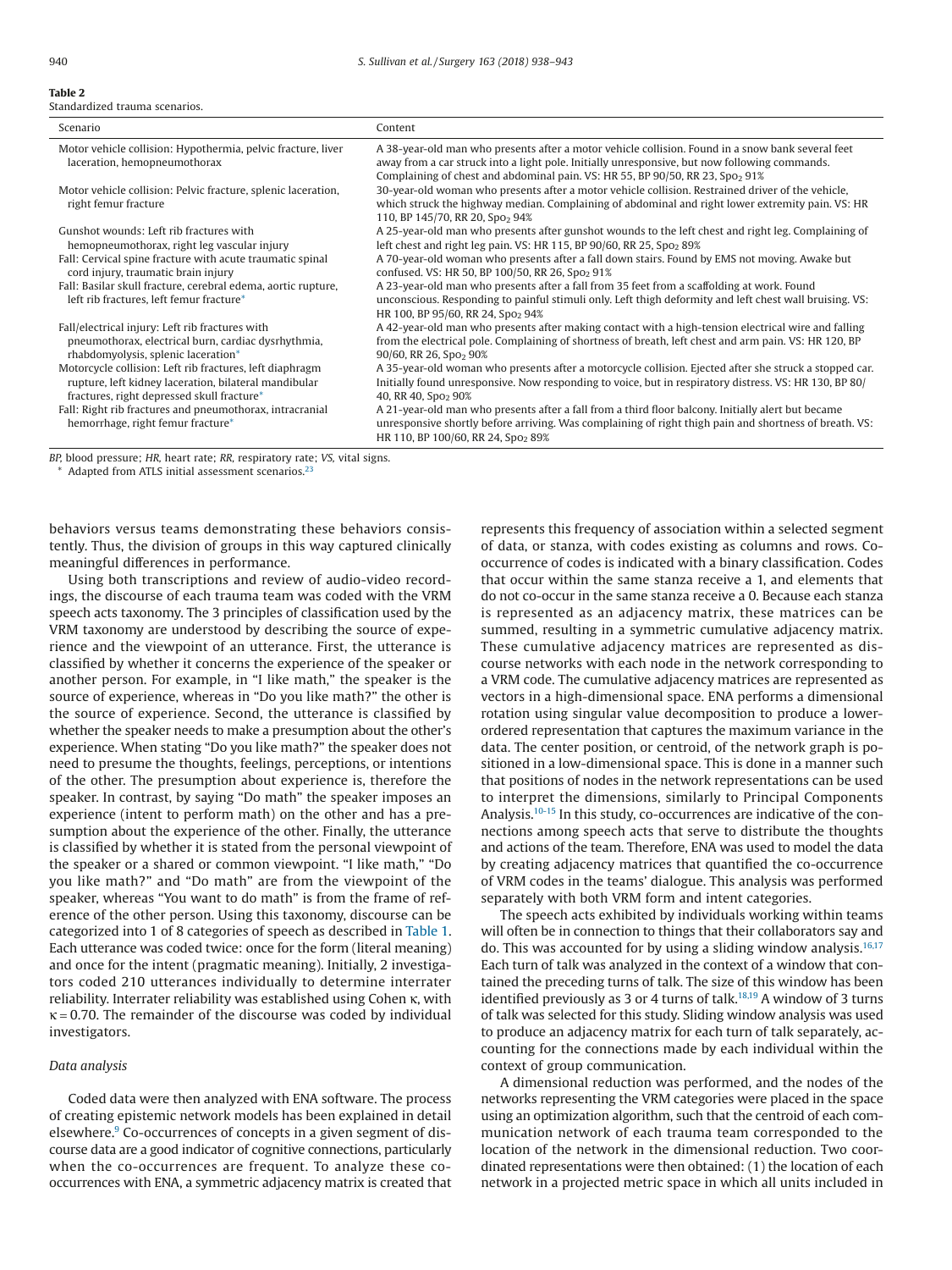the model are located, and (2) weighted network graphs for each network, which explain why the network is positioned where it is.

ENA software was used to identify the epistemic network locations of communication of the higher-performing and lowerperforming trauma teams during simulation. We obtained the mean locations of the 2 groups with confidence intervals as well as independent samples *t* tests. Because the graphs of the network of each individual team are coordinated in the projected metric space, ENA was then used to create mean network graphs for both higherand lower-performing trauma groups by computing the average value for each edge weight. Then, to see the differences in the relative strengths of connections between the 2 network graphs, ENA was used to obtain difference graphs that subtract the edge weights of one network from another, indicating which connections are stronger in each network.

### **Results**

The centroids of the VRM code communication network of the high- and low-performing trauma teams were obtained for both form and intent codes. Fig 1 shows the network centroids of the groups of lower- and higher-performing teams (green and purple respectively) for the analysis of the form codes. The means are represented by the corresponding squares, and the boxes around each mean indicate the 95% confidence interval on each dimension. Teams with different T-NOTECHS performance scores had different patterns of connections among VRM form codes along dimension 1 (meanHIGH = 0.115, meanLOW = −0.089; *t* = 2.21; *P* = .046, Cohen *d* = 1.021) but not dimension 2 (meanHIGH = −0.019, meanLOW = 0.015; *t* = −0.449; *P* = .661, Cohen *d* = −0.242). The same analysis was performed on the intent codes. These patterns were not different in VRM intent code connections along dimension 1 (meanHIGH = 0.079, meanLOW = −0.061; *t* = 1.362; *P* = .196, Cohen *d* = 0.732) or dimension 2 (meanHIGH = −0.005, meanLOW = 0.004; *t* = −0.092, *P* = .929, Cohen *d* = −0.053).



**Fig. 1.** VRM form coded communication network centroids of higher- (purple) and lower-performing (green) trauma teams were obtained with corresponding means (colored squares) and confidence intervals (boxes).



**Fig. 2.** Subtracted mean network graphs comparing the mean network graphs of higher-performing teams (purple) to lower-performing teams (green) for VRM form coded communication. Thicker lines indicate proportionally stronger connections.

To understand the differences between higher- and lowerperforming groups of teams, we constructed a difference graph of the VRM form networks (Fig 2) to compare the mean network graphs. As Fig 2 shows, in lower-performing teams (green) the strongest connections (those influencing the position of the centroid the most) were from questions to edification, disclosure, and interpretation. In high-performing teams (purple), the strongest connections were from edification to acknowledgement, advisement, and confirmation. Although the difference between the centroids of the networks graphs was not statistically significant, for exploratory purposes, the same graph was produced for VRM intent networks. Notably, the strength of connections in lower-performing teams between question and edification persisted, and the strength of connections in higher-performing teams between edification and acknowledgement persisted. The correlation between the centroids and the projected points in the model had good model fit for both VRM form (dimension 1: Pearson  $r = 0.997$ , Spearman  $\rho = 0.996$ ; dimension 2: Pearson  $r = 0.976$ , Spearman  $\rho = 0.972$ ) and VRM intent (dimension 1: Pearson  $r = 0.994$ , Spearman  $\rho = 0.991$ ; dimension 2: Pearson  $r = 0.98$ , Spearman  $\rho = 0.98$ ) networks.

## **Discussion**

In this study, communication networks of the trauma teams were compared with the teams' overall nontechnical skills performance using speech acts coding and ENA. Examination of network graphs for VRM form codes had significant differences along dimension 1. This difference resulted from the ways in which teams were using questions. In low-performing teams, the strongest connections between VRM form codes were from questions to edification, disclosure, and interpretation. In high-performing teams, there were stronger connections from edification to acknowledgement, advisement, and confirmation.

Review of the coded transcripts suggested that the connection between question and edification for lower-performing teams was a reflection of increased uncertainty. These teams appeared to engage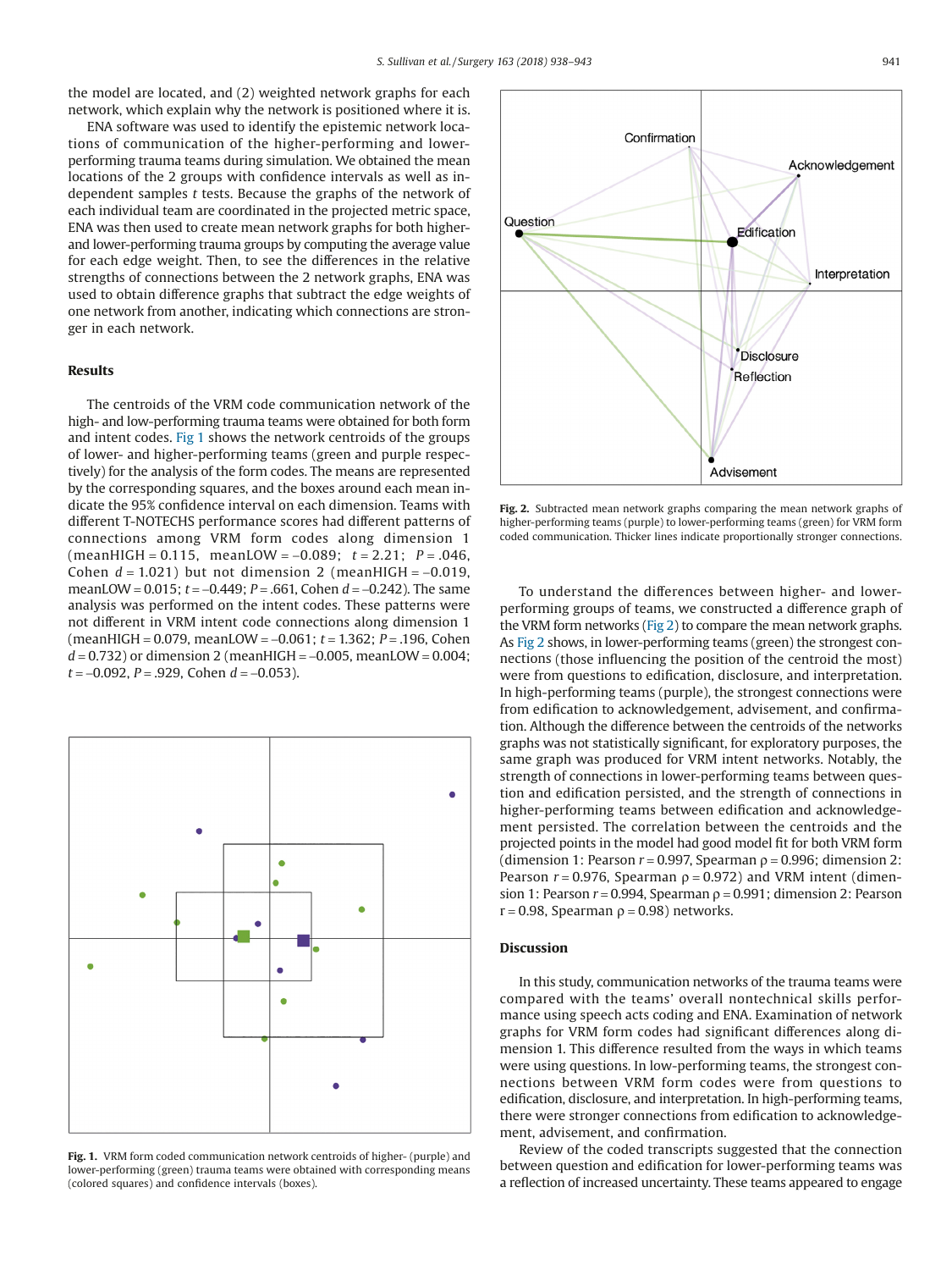**Table 3**

|  | Examples of connections between codes. |  |
|--|----------------------------------------|--|
|  |                                        |  |

| Participant                                                                        | Turn of talk                           | VRM form code  |  |  |  |  |
|------------------------------------------------------------------------------------|----------------------------------------|----------------|--|--|--|--|
| Example of question-edification connection related to prompting for<br>information |                                        |                |  |  |  |  |
| Resident 2                                                                         | Did we have breath sounds?             | Question       |  |  |  |  |
| Resident 1                                                                         | Yeah, she had breath sounds.           | Edification    |  |  |  |  |
| Leader                                                                             | How about femoral pulses?              | Question       |  |  |  |  |
| <b>Example of question-edification connections related to increased</b>            |                                        |                |  |  |  |  |
| uncertainty                                                                        |                                        |                |  |  |  |  |
| Leader                                                                             | I'm sorry, what is our blood pressure? | Question       |  |  |  |  |
| Resident 2                                                                         | I've got good pulses.                  | Edification    |  |  |  |  |
| Leader                                                                             | Do we have a blood pressure?           | Question       |  |  |  |  |
| <b>Nurse</b>                                                                       | It's $on$                              | Edification    |  |  |  |  |
| <b>Nurse</b>                                                                       | Can we cycle?                          | Question       |  |  |  |  |
| <b>Example of edification-interpretation connection</b>                            |                                        |                |  |  |  |  |
| <b>Nurse</b>                                                                       | Second 18-gauge in the left.           | Edification    |  |  |  |  |
| Resident 1                                                                         | Alright.                               | Interpretation |  |  |  |  |
| Nurse                                                                              | Labs are drawn and sent.               | Edification    |  |  |  |  |
| Example of edification-acknowledgment connection                                   |                                        |                |  |  |  |  |
| Resident 2                                                                         | So pupils, uh, equal, round, reactive. | Edification    |  |  |  |  |
| Resident 1                                                                         | Yeah.                                  | Acknowledgment |  |  |  |  |
|                                                                                    |                                        |                |  |  |  |  |

in more use of questions to prompt the giving of information by team members. The connections from edification to disclosure and interpretation may reflect attempts to mitigate poor performance. These groups seemed to do this by trying to disclose next steps for proceeding with treatment or offering interpretations in the form of judgments and evaluations to clarify what information was still needed by the team.

In comparison, higher-performing teams more often communicated information to other team members without prompting. In the model, this type of communication resulted in more connections from edification to acknowledgement, advisement, and interpretation. Because essential information was being shared by the team members who were in charge of gathering and conveying that information, the team was then able to devote more of their cognitive resources to performing tasks, giving directives, and making judgments based on shared information. Several examples of dialogue and associated VRM codes for both higher- and lowerperforming teams are included in Table 3.

Although VRM intent models did not have a statistically significant difference along the different dimensions, the strength of connections in lower-performing teams between question and edification persisted and the strength of connections in higherperforming teams between edification and acknowledgement persisted. The impact of form and intent discordance of communication in trauma teams is not yet well described. In other words, according to the VRM theory of speech acts, differences in the form and intent of speech may affect the effectiveness of communication.<sup>7</sup> Thus, models of communication of form and intent for trauma teams were analyzed individually, however, although not statistically compared with each other in our analysis, the network models of both VRM form and intent appear similar with minor differences. Although this must be confirmed, the overall similarities may suggest that future studies would be able to limit analysis to VRM form data.

This form-intent similarity is important for future automated coding. Automated modeling of the data may allow for immediate feedback on performance for both teachers and students working to develop nontechnical skills. Automated coding for implied meaning is difficult, and focusing on form rather than intent would increase the ease and scalability of ENA methods in studying trauma communication. There also may be effects of form-intent discordance that have not yet been captured in our sample. In lowerperforming groups, there appears to be a concomitant decrease in both the connections between question to edification and advisement to edification. related likely to the use of form- and intentdiscordant statements of advisement in lower-performing teams (eg, "Why don't you ask him his history first?"). If this is confirmed in subsequent models as an important marker of higher- versus lowerperforming teams, educational interventions can be developed to target this aspect of communication in trauma teams.

Findings from our pilot data align with previous work indicating that teams without shared mental models are more likely to have suboptimal patterns of communication.<sup>20</sup> These results further strengthen the evidence for the importance of communication in nontechnical skills performance for the development of shared mental models, or a shared understanding of knowledge, decisions, tasks, goals, and the unique roles of the individuals required to accomplish the task.<sup>21</sup> The development of teamwork skills, such as situation monitoring and communication, can facilitate the development of shared mental models for improving patient care. $2<sup>2</sup>$ These skills are also important factors for distributing the cognition or thinking processes of the team across individual members[.5](#page-5-4) Our data from this study allow us to explore how the ways in which things are being said may reflect the development of shared mental models within trauma teams. A natural next step is to add information about what is said and the elements of the context to which team members are attending. This approach will allow us to better understand if certain communication elements are particularly essential at specific times for clear communication and the development of a shared mental model. In addition, moving these methods in situ or into the actual trauma bay will allow us to test whether these models apply in practice and evaluate the predictive validity of our results to determine impacts on our most important metric, patient outcomes. In the meantime, improvements in T-NOTECHS scores have been reported previously to positively correlate with objective measures of trauma team performance and are a useful surrogate in our educational environment.<sup>3</sup>

Despite the efficacy of our analysis methods in revealing meaningful differences between the 2 groups of higher- and lowerperforming teams, there are several limitations to this study. First, although VRM does reflect to some degree the content of speech, it is mostly concerned with the structure and relationships within speech. The effect of knowledge on team communication can only be examined indirectly by how it affects how people talk. Second, although T-NOTECHS does evaluate the global ability of the trauma team to complete the objective tasks necessary for patient care, it is not a true marker of patient outcomes. The impact of trauma communication on patient care may be better addressed with task checklists or direct patient outcomes, both of which are subjects of our ongoing studies. Third, our sample sizes remain small, and results may be affected by the different communication patterns of a few team members or teams. Although statistically significant based on the *t* test, the confidence intervals for the networks were overlapping. Thus, these models need to be evaluated with data from additional teams to see if the differences hold. Additionally, we did not address individual factors, such as communication styles and comfort working in the trauma setting, and the impact they may have had on team communication and outcomes. Some participants were involved in both high- and low-performing teams, suggesting that individuals play a complementary rather than dominant role in determining performance in trauma teams. In future studies, we can use ENA to look at the individual contributions of participants across teams and scenarios to investigate this result further. Finally, because the study is limited to the communication between trainees, the findings in our high-performing teams in simulation may be different from findings in high-performing teams in practice.

In conclusion, analyzing types of communication within trauma teams with the VRM taxonomy and epistemic network analysis identified differences in communication between high-and lowperforming teams. ENA appears to be a novel, viable, and informative